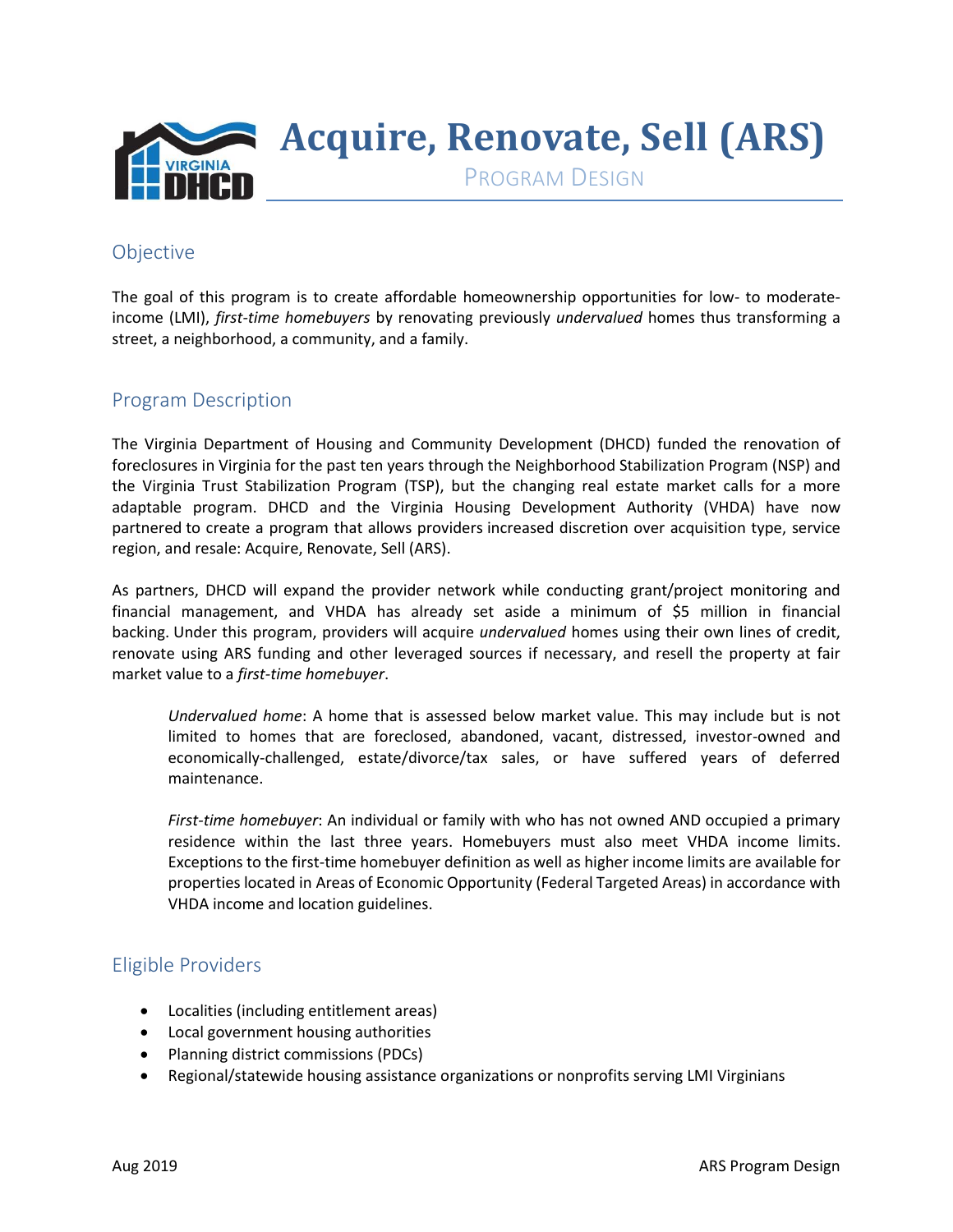#### Program Design

ARS providers, through their own capacity or through that of their partners, will develop a means to acquire, renovate, and resell undervalued homes to LMI, first-time homebuyers. During all three stages of the project, the ARS provider network is encouraged to leverage local, state, federal, and private resources to increase the program's overall effectiveness. VHDA foreclosures will be eligible for acquisition in this program, and there are no census tract or neighborhood requirements. Additionally, a bi-monthly list of available properties will be emailed to providers.

The provider will acquire properties using their own lines of credit (at least \$200,000 or ability to acquire two houses at once – whichever is greater), and must have a property identified with the intent to bid before submitting a request to earmark funds. Applicants are not required to have a property secured when submitting their application, however, strong applications will have multiple properties identified for potential acquisition. A maximum of \$45,000 in ARS funds will be awarded per project to restore the home to a comparable market state. Substantial reconstruction projects will be considered on a case-bycase basis under this program. The \$45,000 will include \$2,000 for performance deliverables (acquisition: \$500, renovation: \$1,000, resale: \$500) incurred by the provider and \$2,500 for the rehab specialist. The remaining \$40,500 will be available for renovation draws and contingencies. Funding is available through a performance pool on a first-come basis. ARS will not provide administrative/developer fees to the providers, however, ten percent of the net proceeds of the sale can be used towards administrative costs.

The property must be listed at fair market value, and initially marketed to LMI, first-time homebuyers. After 60 days on the market, the property can be sold to any LMI applicant who will occupy the home as their primary residence. The program is designed for the resale of homes and will not contain a rental component. All activities funded through ARS will benefit individuals and families, classified at first-time homebuyers, at or below 80 percent of area median income (AMI) in accordance with VHDA income limits. Exceptions to the first-time homebuyer requirement as well as higher income limits can be made for properties located in Areas of Economic Opportunity (Federal Targeted Areas). Additionally, the provider is required to have access to a HUD-approved housing counselor who will coach the homebuyer before the purchase, and continue to monitor them for one year post-purchase to provide support when needed.

VHDA will provide a down payment assistance (DPA) grant should the homebuyer obtain their first mortgage through VHDA (FHA, FNMA, USDA, VA). The DPA grant does not trigger an affordability period or required payments. ARS will not provide closing cost assistance for the provider or homebuyer; leveraged sources must be utilized for these costs (e.g. VHDA Closing Cost Assistance grants).

| Lender      | First Mortgage Loan Type             | Percent DPA |
|-------------|--------------------------------------|-------------|
| <b>VHDA</b> | Federal Housing Administration (FHA) | 2.50%       |
| <b>VHDA</b> | Fannie Mae (FNMA)                    | 2.00%       |
| <b>VHDA</b> | <b>USDA Rural Housing Service</b>    | 2.00%       |
| <b>VHDA</b> | Veteran's Affairs (VA)               | 2.00%       |

Once the sale is complete, the rehabilitation funds (\$40,500) are returned to VHDA, and the provider retains the net proceeds. ARS program income may be used to fund subsequent rounds of this program or similar activities in the future.